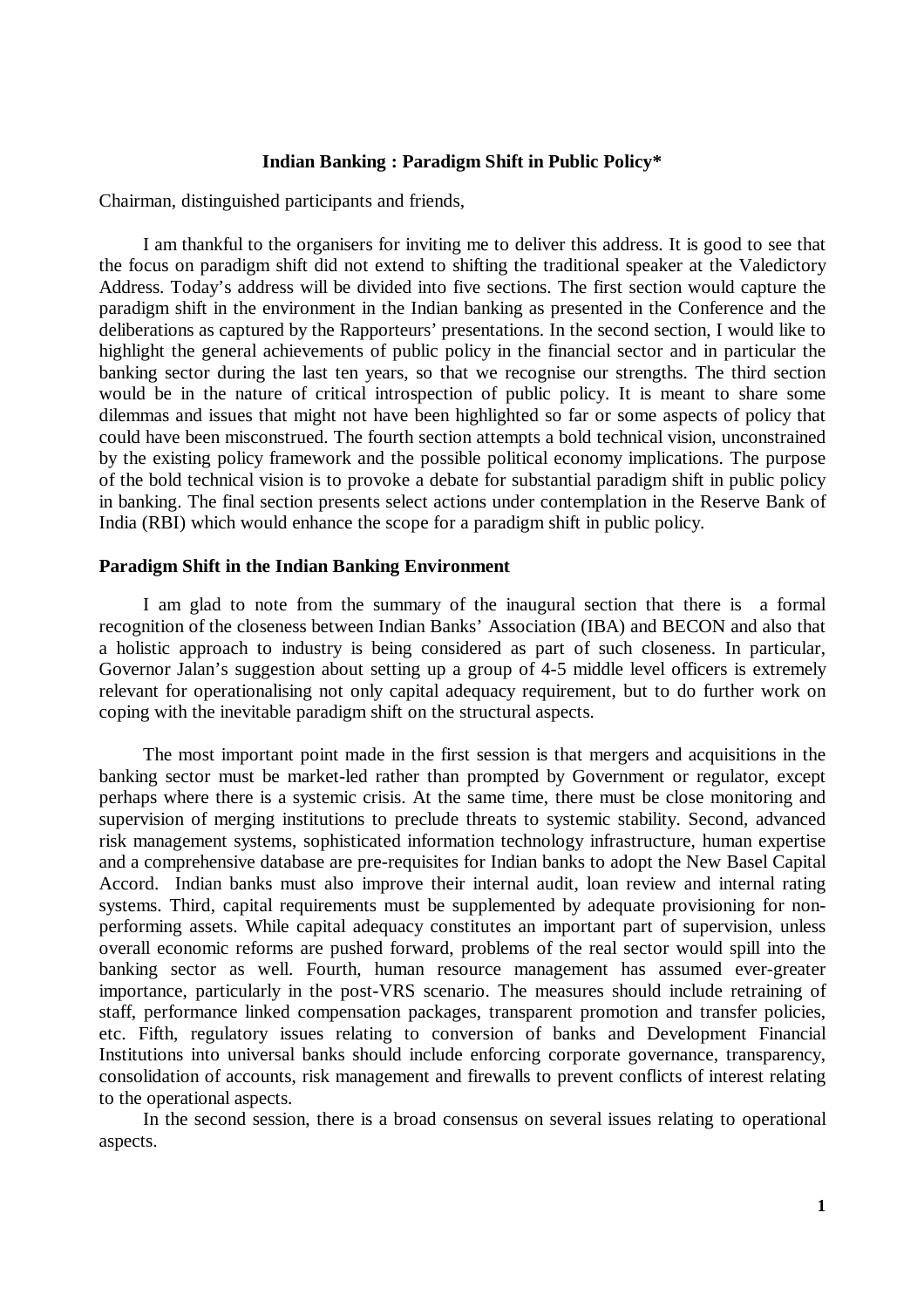First, factors like market positioning, cost of intermediation and service delivery will determine the efficiency of banks with respect to their competitiveness. Indian banks need to reorient their business strategies to meet the challenges of a 'buyer's market' and in this regard, public sector banks have certain core strengths which they can utilise to make the best of new opportunities. Second, given their size and customer base, the opportunities for PSBs in retail banking and micro-credit are immense. However, a systematic and calculated approach is a prerequisite for success in the long run. Third, in respect of risk management, areas yet uncharted by Indian banks include dynamic estimation of cash flow profile and risk profiles, adoption of riskadjusted return on capital framework of pricing, etc. Fourth, in respect of directed credit, there is a consensus on using the conduit of self-help groups for credit delivery and the adoption of a participatory approach to development.

Somewhat surprising was the enthusiasm on the part of some papers for infrastructure financing at a time when many issues relating to regulatory reform and full cost recovery are still to be resolved and also at a time when even a specialised institution for the purpose like Infrastructure Development Finance Company (IDFC) finds it difficult to achieve its disbursement intentions. However, I am glad to notice some caution from the Rapporteurs report and it clearly shows that when securitisation, takeout financing, sound debt markets dominated by public issues are in place, banks could proceed with such financing, especially at the shorter end. It is very satisfying to see some serious effort to improve financing of priority sector - a less fashionable, but more legitimate area for banks.

Governance aspects covered in the third section are somewhat tricky to be handled for several reasons, but some of the distinguished speakers seem to have made telling points such as the need for arms-length to be maintained by owners with the Board, and the fact that best corporate governance exists when ownership is widely distributed. I wonder Government is treated as a single owner for this purpose !. There appears to be some broad consensus on reform in this area. First, effective corporate governance arises out of responsible and vigilant simultaneous actions by the managers, the board of directors and the shareholders of a company. Second, the essence of corporate governance relates to a system in which the interests of the whole gamut of stakeholders of an organisation are recognised and conflicts among them are sought to be reconciled. Third, Indian banks will have to enhance the transparency of their operations and make greater disclosures to the public to attain international standards of corporate governance. Fourth, one may expect to see governance rating of institutions along the lines of credit rating.

Some issues relating to cooperative banks, especially urban cooperative banks have been discussed, particularly on regulatory matters relating to access to capital funds from the capital market, lending rate stipulations, evolution of a credit rating system, giving a level-playing field with commercial banks, etc. A significant point raised though perhaps not debated extensively relates to the conflicts of interests among various stake holders. It is heartening to note that a paradigm shift in banking recognises the need for resolving the complexities of cooperative banks, especially urban cooperative banks, regional rural banks and perhaps local area banks. Critical to appreciating these issues is perhaps the appropriate framework of corporate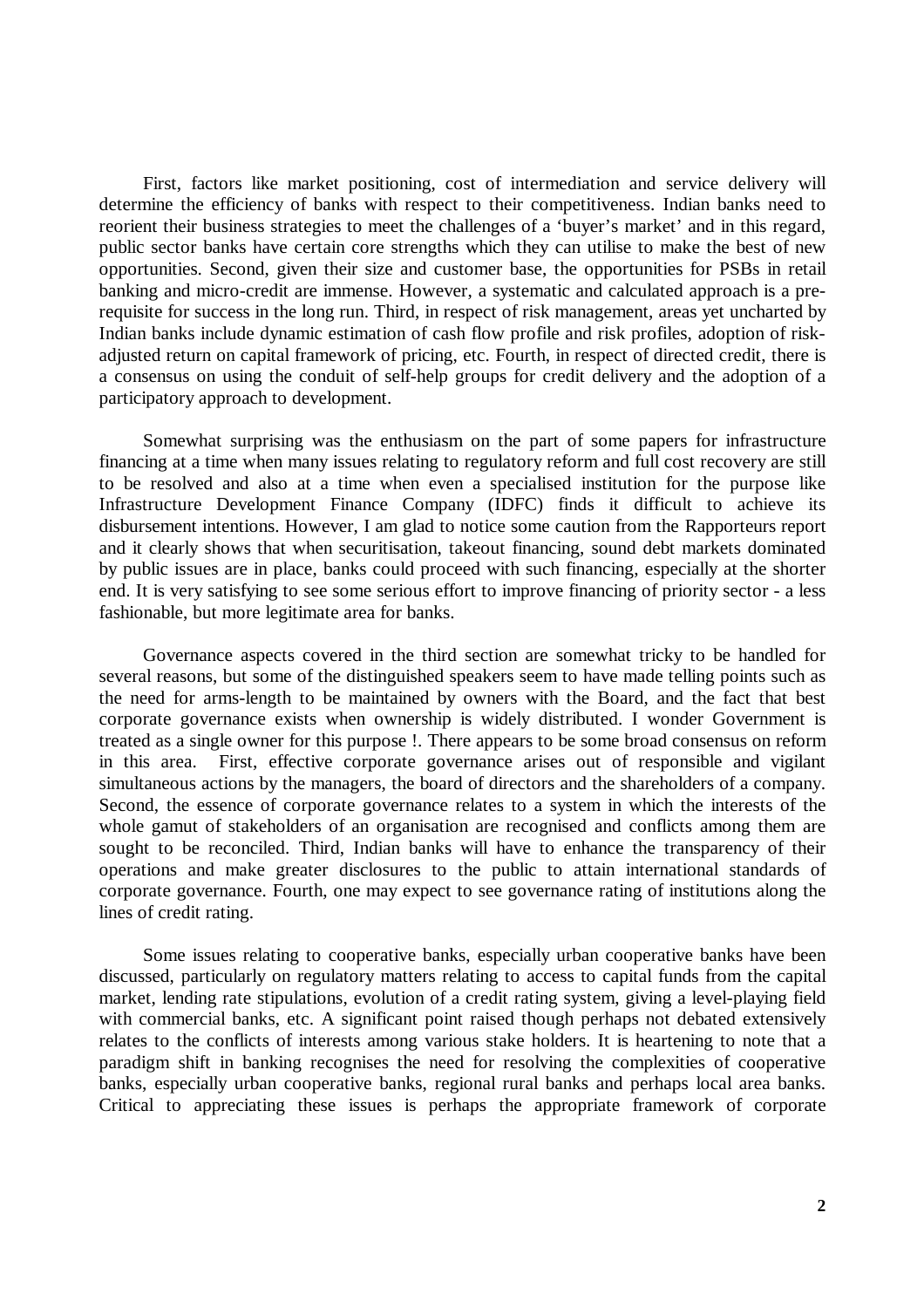governance for institutions, which are under the cooperative fold at their current stage of legal and regulatory framework.

It is also interesting to note that public sector banks have made legitimate points about the level-playing field and the need to consider public sector banks fully owned by the government and others where there is shareholding by public. The external constraints imposed on them, the restrictions on internal consolidation due to work practices need to be addressed in any debate on paradigm shift, while the distinction between fully-owned and others is critical to issues relating to corporate governance. The broader issue of the case for or against privatization should recognize the new insights provided by one of the papers – a paper backed by significant data.

Governor Jalan's poser in the latest annual meeting of the National Institute of Bank Management (NIBM) is a relevant starting point to discuss paradigm shift: "The crucial issue that the country has to debate is whether Corporate Governance is compatible with public ownership, which makes the system accountable to political institutions and not to the economic institutions or even regulators. This is a big and fundamental issue which our country has to debate and decide. Is a 'via media' possible? Could we have public ownership without Government or political control or do we need to change to a corporate structure?"

While this is one type of challenge, Governor Jalan makes a telling point when referring to non-public sector banks in the banking system (i.e. co-operative and private). "One thing which is common to all is that Corporate Governance is highly centralized with very little real check on the CEO, who is generally also closely linked to the largest owner groups. Boards or auditing systems are not very effective".

In brief, my view is that the paradigm shift in banking sector has to be seen in terms of two dimensions: one relates to operational aspects especially risk-management system. There is some sensitization on these issues when the participants discussed technology, customer-centric approach, motivation of workforce, performance incentives, outsourcing, off balance-sheet items, etc. Many of these have overlap with regulatory regime which has also displayed significant progress. The second dimension relates to structural and external environment or exogenous aspects, and these can be tackled only with a paradigm shift in public policy addressed to ownership, form of organization, regulation and competition. My address would, therefore, concentrate on the second dimension and select aspects of public policy.

### **Achievements of Public Policy in Financial Sector**

It is necessary to recall our achievements in the filed of public policy.

First, public policy has ensured the development of multi-institutional structure in the financial system. The Asian crisis demonstrated the risks of a single institution dominated system and underscored the importance of a well-diversified financial system in maintaining systemic stability. The diversification of ownership of public sector banks is a welcome form of diversification.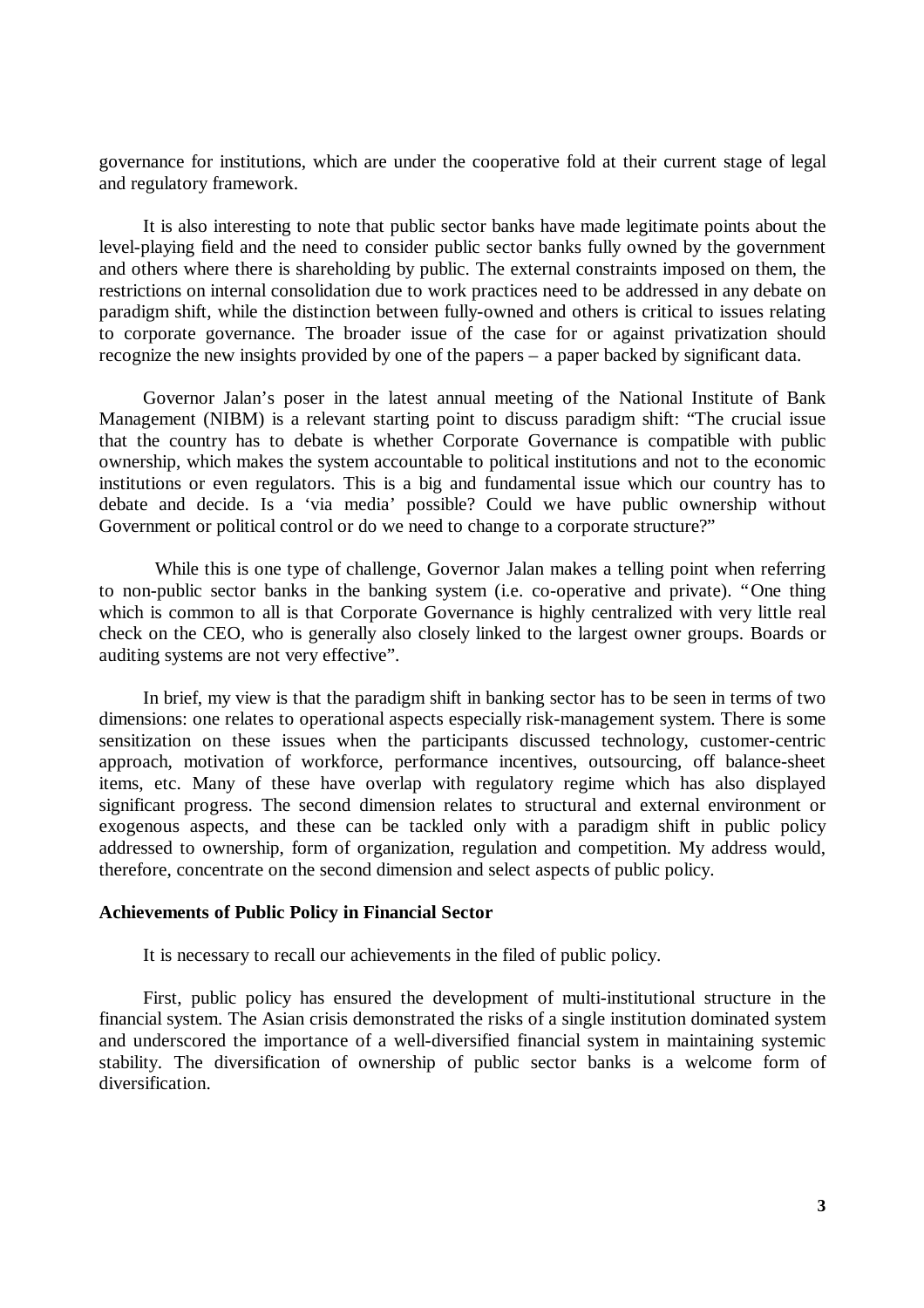Second, public policy has changed the system's flexibility to manage credit. Progressive reduction in the pre-emptions has accorded greater flexibility to banks to lend based on genuine credit decisions. By deregulating interest rates both on the deposits (barring saving deposit) and lending side, the banking system has also been accorded the flexibility to price their loans as needed, keeping in view the cost of funds and the appropriate credit and term premia.

Third, it is absolutely essential to ensure adequate credit flows to meet emerging needs. Thus, even as banks have greater flexibility to lend and price their loans, RBI has urged that credit to sectors such as agriculture and small and medium industries are critical for the overall development of the economy. Policies over the years have attempted to ensure adequate flow of credit to these sectors, but based on commercial terms and in a non-micro regulated manner.

Fourth, public policy has infused greater competition in the banking system by permitting entry of private sector banks. This has given a wider choice to customers (both lenders and borrowers) to approach their bank of choice. At the same time, it has created an incentive mechanism for banks to enhance their efficiency.

Fifth, at the same time, public policy has, by and large, preserved the branch network of the banking system to ensure that banking services continue to reach the remote corners of the country.

Sixth, prudential standards are being imposed on banks to bring them on par with international best standards. Thus, while banks have greater freedom to take credit decisions, capital adequacy norms, exposure norms, income recognition rules, asset liability management systems in banks not only help to identify risks but also contain risks thereby contributing to financial stability.

Seventh, the system is more transparent now than before both in terms of disclosure of accounts by banks and data/ information disseminated by the central bank. Looking at the data on the banking system, there is a contention that the banking system is more vulnerable now than before. My response has been that it is not so. There is a degree of transparency that ensures awareness and corrective action today. The Indian banking system is not unstable or vulnerable, but there are problems of efficiency.

Eighth, in most areas, be it deposits or credit or investment or risk management, public policy has moved away from micro-regulation to macro-management. While RBI issues general guidelines, it is now more often left to individual Boards of banks to implement these measures and set internal rules and guidelines.

Ninth, initiatives have also been taken to develop financial markets in a gradual manner and integrate them cautiously. By developing the money market, it is ensured that the signals of the central bank are transmitted to the system without friction. For pricing of loans to be marketbased, development of Government securities market is crucial since all the rates in the rest of the markets are priced off the zero-risk yield curve, i.e. Government Securities. Impressive progress has bee made in Government securities market.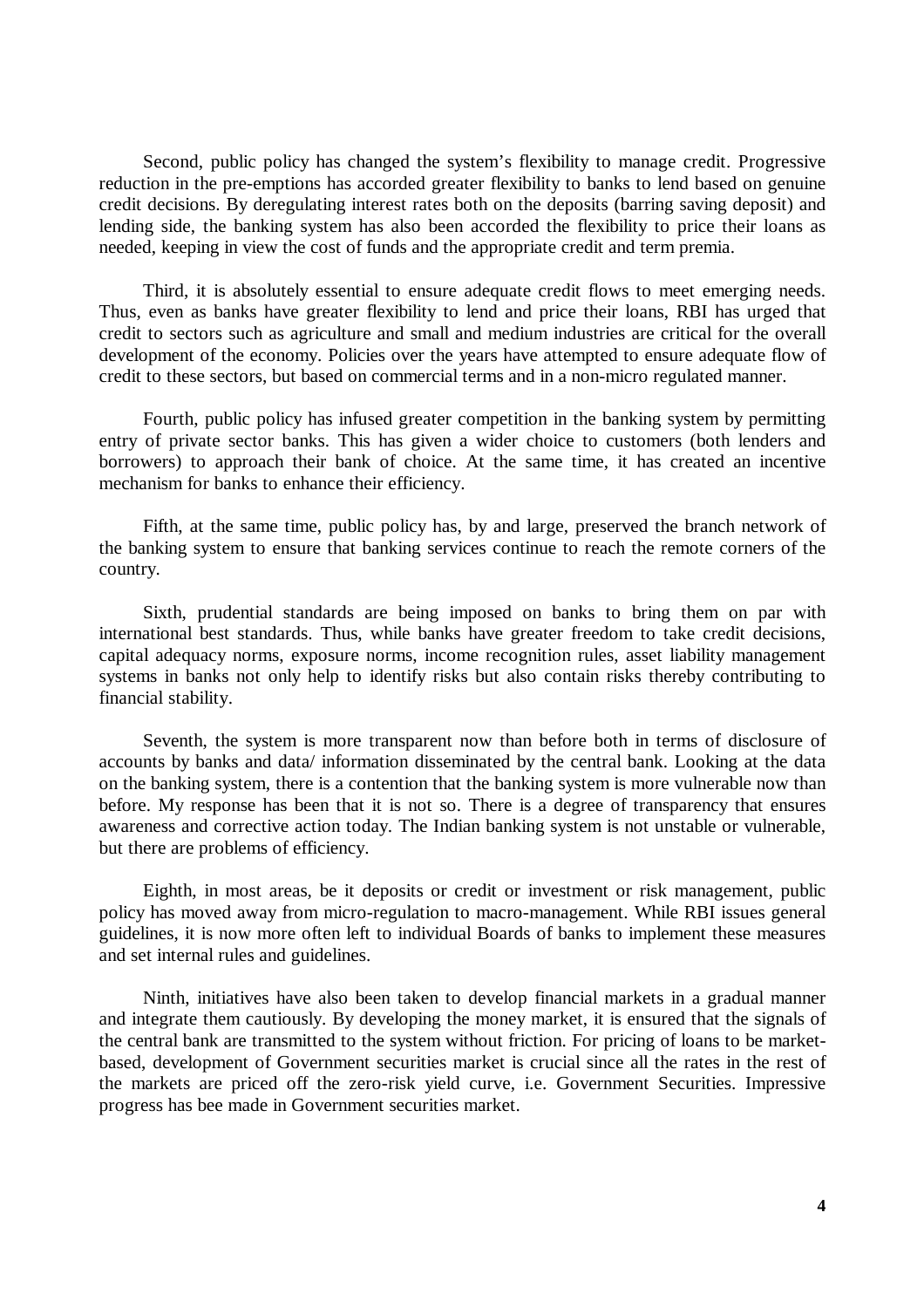Tenth, on macro-policy side, RBI has ensured stability in interest rates, exchange rates and reined in inflationary expectations to a reasonable level and contained the threats of external contagion and domestic uncertainties, thus making it easier for the banking system to cope up with competition in a deregulated environment. To quote from Dr. Jalan's inaugural address: "... despite a turbulent year and many challenges we have made progress towards this goal" and by goal he means the vision of a sound and well-functioning banking system.

Thus, public policy has contributed to an efficient transitional path of the banking system to move from a regulated focus on predetermined objectives to a more and more liberalised regime. Public policy is ensuring non-disruptive gradual changes with intensely participative approach providing some flexibility in the pace but not the direction of overall objectives. Governor Jalan said in the inaugural address to this Conference: "There is greater awareness now of the need to prepare the banking system for the technical and capital requirements of the emerging prudential regime and a greater focus on core strengths and niche strategies."

#### **Introspection**

Introspection is seldom structured and not really conclusive. Perhaps introspection revolves around the questioning of assumptions or values rather than the logic. In many cases, it may be looking at facts which one failed to notice before. Briefly stated, there will be an element of randomness in the focus of such introspection.

First and foremost relates to the foundation of reform *viz.,* promoting efficiency through competition, which involves some objective criteria in assessing performance. RBI's annual statutory report on banking attempts to do it by categorising the banks into public sector, private sector, etc. How appropriate is that?

(a) Given the size and variety of public sector banks and in particular the varied ownership pattern, aggregating their performance as a category can be questioned. After all, a category accounting for over 70 per cent of all activity may not be clubbed together and compared with two other small segments. Sub-dividing them into, say, those closer to private sector banks' in terms of performance, like Corporation Bank, or very weak banks could have been attempted. Are there insights on why some public sector banks are able to cope up better than others? Are there no lessons for the owner who owns several units that perform differently?

(b) Are facts of market segmentation on both demand and supply recognized while comparing prices and spread between the categories of banks? There is a relationship between interest spreads and market segments, e.g., with regard to food credit, the interest charged is the average of participating banks' PLR. Similarly, government business, pension business etc. are with PSBs. Is it possible that the real competition among the three different categories is only on a small part of the balance sheet?

(c) Time dimension is also critical in any analysis on net interest income. In other words, legacy problems can distort the current picture. Further developments in financial markets over the last few years are unique. For example, in a rising interest rate scenario, it is possible that public sector banks might have done better. When interest rates are falling, it does have an adverse impact on the net interest margins of public sector banks. Should that also be reckoned?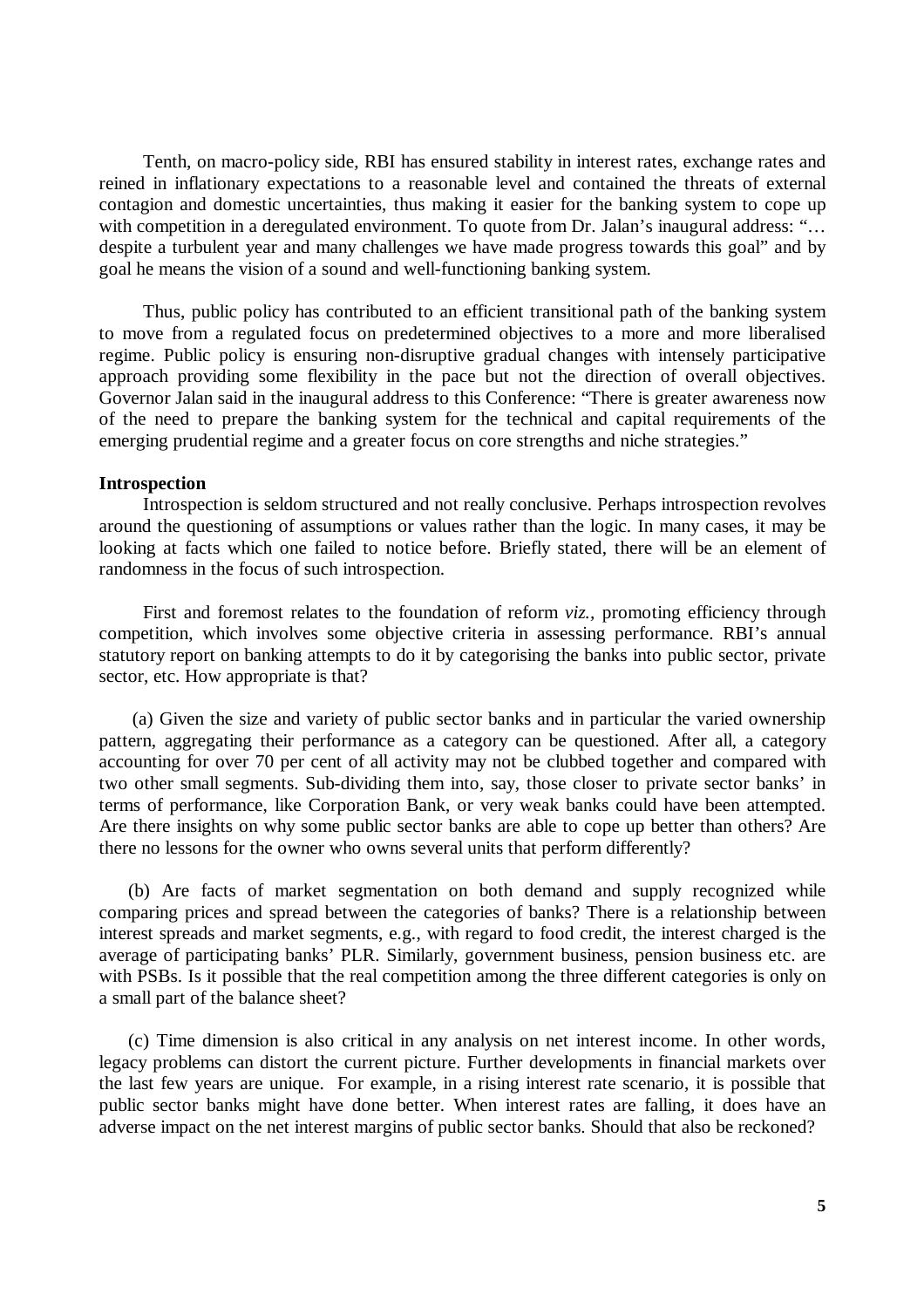(d) To what extent do macro-factors have an impact on the net interest margins of different categories is perhaps an area requiring closer attention. In the last three to four years, there has been some decelerating of growth, especially in traditional brick and mortar type manufacturing sector where public sector banks are heavily exposed. They have been opened to international competition and are subject to domestic restructuring. These affect the portfolio of older banks which are mostly PSBs, disproportionately.

(e) As regards staff costs, new private sector banks have enormous flexibility of entry and exit. The public sector banks simply do not have the freedom. If such a freedom, genuine freedom is given to public sector banks, would the benefits be more or less, to all concerned, i.e, owner and work force?

(f) Public sector banks have an element of public sector accountability and institutional factors operate differently for different banks. For instance, public sector banks have a large number of branches in backward areas and hence it may not be feasible in a socio-economic sense to permit closure or sale of these branches. If 20 per cent of branches of public sector banks account for 80 per cent of business and if the only objective is profitability, could they close the 80 per cent?

Second, on Asset Reconstruction Companies (ARC) as a solution to current problems facing public sector banks several issues arise:

(a) Normally ARCs are conceived when there is a collapse of financial systems and may not be treated as a substitute for poor credit-recovery processes. There is an existing mechanism through Debt Recovery Tribunal (DRT) which provides for expeditious recovery of dues by banks and financial institutions. The question is whether the proposed framework should give more power for recovery than the DRT mechanism. If it gives more powers and if it is to be a private or semi-private company is it justifiable? If such enhancement of powers is possible, then why not enhance the powers of the banks themselves?

(b) If there is no Government guarantee, the ARC will have to have better ways of collecting the dues than banks. If there is an assumption that in view of its professional expertise, the proposed ARC will be superior to the bank in this respect, it is an assumption at this stage. Hence any decision to transfer the distressed assets of a bank to the proposed ARC may have to be left to each bank in respect of each asset; either to transfer or not.

(c) Government is only one of the owners in regard to many public sector banks and hence the issue of transfer of an asset from the books of a bank to a proposed ARC would presumably be the decision of the Board and the Management and not that of the owner or one of the owners.

(d) Is it possible to have several ARCs on an ongoing basis to create an enabling competitive environment for recovery of dues in respect of their assets so that the banks will have options from time to time to choose among ARCs and decide on individual assets?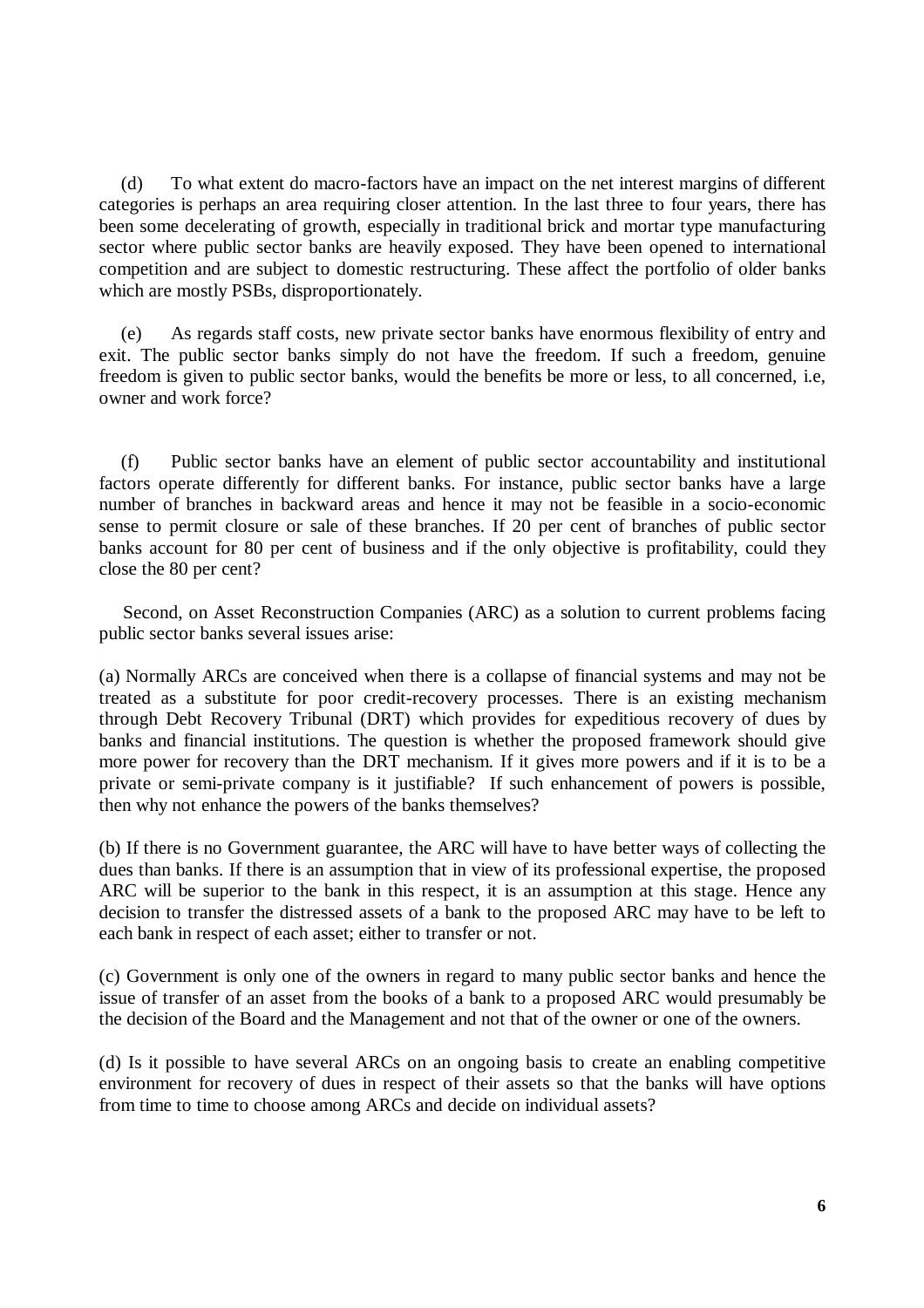Third, there is a view that priority sector lending generally generates higher non-performing assets than non-priority sector lending. Is that a fair comparison? When food credit, which is a large part of non-priority sector and credit to public enterprises are netted to arrive at nonperforming assets for private sector in non-priority sector and a comparison made, would that difference get reduced? Would that get further reduced if subsidised lending under governmentsponsored programmes is also netted?

Fourth, there is a demand for disclosure of defaulters. What purpose has disclosure of suit-filed cases served? Similarly, there is a demand for punishing 'wilful defaulters' but has severe punishment prescribed in law served a purpose if there is a perception that the probability of being caught is less, being punished is remote and being severely punished promptly even more remote? Have centrally-directed one-time settlements and somewhat unclear basis of dispensations of BIFR helped in improving credit-recovery process?

Fifth, because of unwillingness to change structural rigidities, distortions in governance structures may be possible. For example, the organization of IDFC as a private company while the financial participation by Government and RBI is relatively large, represents a compromise to enable flexibility in view of rigidities of majority public sector ownership. Is it better to have in-built flexibility in the structures?

Finally, and this indeed is a troubling thought. In a regime where the governance structures are yet to be fully strengthened and contract-enforcement through legal means difficult as well as delayed, the preference for dominant private-ownership should be accompanied by intensive efforts to strengthen efficiency and autonomy of public ownership. In other words, should privatisation be a credible threat to ensure reform of public sector and movement between the public and private be a more dynamic process than unidirectional or rigid ? In other words, are the choices only in terms of centrally decided nationalisation or privatisation? Is it possible for each bank to evolve into different ownership patterns to meet the challenges of paradigm shift ?

# **Technical Vision**

A technical vision is, and for that matter any vision is generally clear in terms of broad contours and certainly vague in respect of detail. A vision is not necessarily feasible but hopefully possible. A technical vision is, above all, one that transcends existing policy framework and is exploratory. Having identified the crux of the paradigm shift as one relating to structural aspects, a brief outline of such a technical vision is presented below in respect of each segment of banking, mainly to provoke a discussion and definitely, it is not RBI view, but a technical vision.

(a) All public sector banks could be converted into companies, to accord flexibility for changes in ownership, mergers, acquisitions, sound corporate governance and motivation for workforce to compete effectively.

(b) To professionalise the ownership functions and ensure that portfolio is shuttled around to optimise public interest, a holding company of public sector banks can be formed to which all shares held by Government and RBI are transferred. The mandate for holding company can be three-fold, *viz*., fiscal neutrality, protecting the interests of those banks that are serving special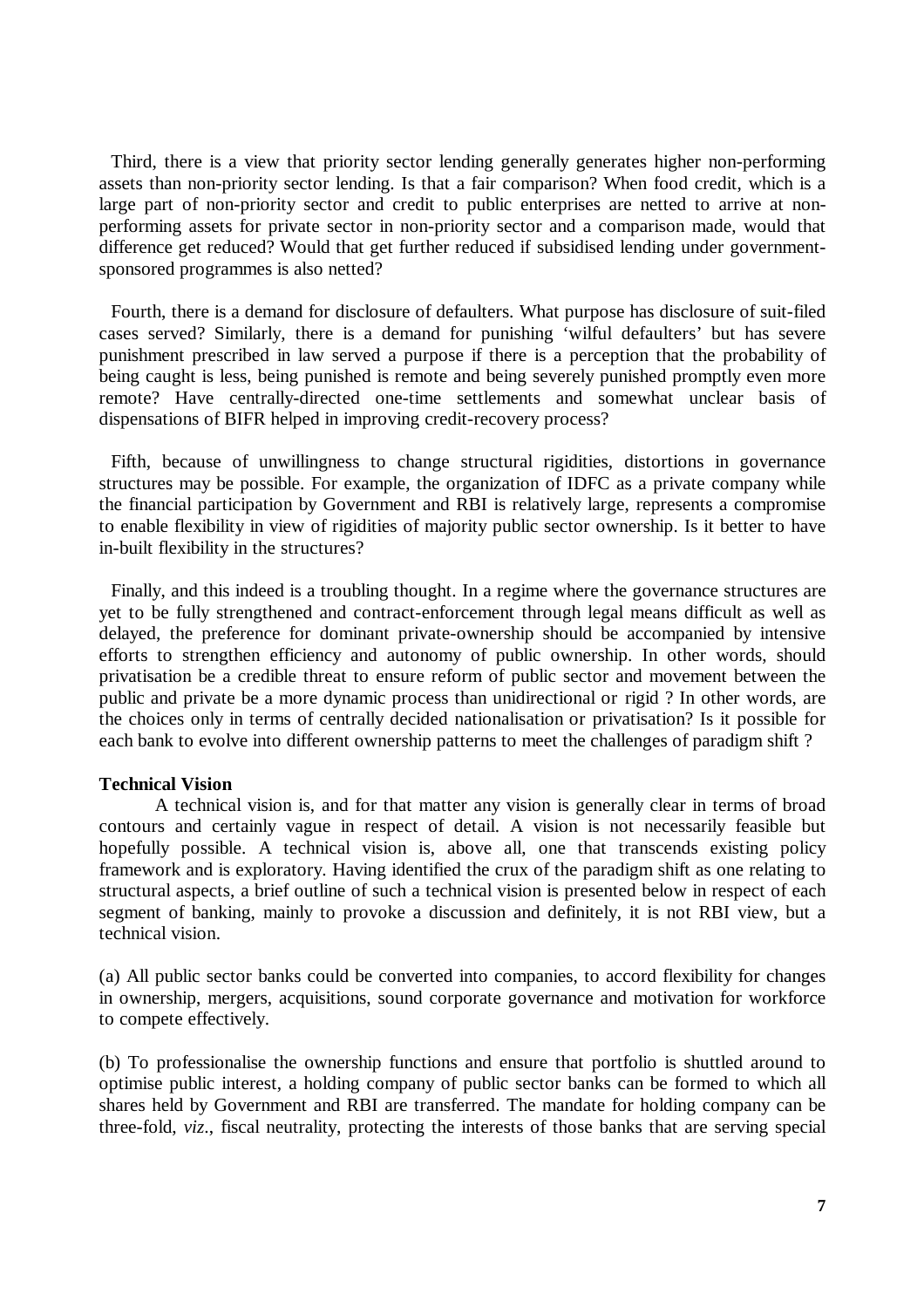public purpose by infusing resources and enhancing bank-wise, genuine board management and worker motivation to cope with paradigm shifts occurring in banking industry. The critical element for success here is manning of holding company, but Government will be able to devote significant attention to a focussed task compared to several tasks of many institutions.

(c) To ensure genuine corporate governance and protect a private shareholder, even if the Government owns a majority, a Government company should be one where 100 per cent ownership vests with Government directly and not 51 per cent or above.

(d) The provisions of central vigilance, CBI, etc., would be applicable to a public servant, but not to any person employed in an organization that is substantially competing with private sector organizations, procedures similar to private sector should apply.

(e) Cooperatives as a genuine peoples movement should be differentiated from a cooperative as a mere form of organization. Cooperatives should also be distinguished between those who accept public deposits and those who do business with only members in a restricted area. In other words, a distinction should be made between a bank and a credit union. A bank should be covered under the Banking Regulation Act, irrespective of whether it is registered under Companies Act or Cooperatives Act. The rest will have to be credit unions of some form or the other.

(f) Regional Rural Banks (RRBs) should be revamped so that ownership of Centre and State is also made optional. They could be brought under Companies Act and flexible ownership promoted through National Bank for Agriculture and Rural Development (NABARD). RRBs have the unique capabilities to enhance credit delivery in rural areas if the overhang problem is sorted out.

 (g) The Development Financial Institutions (DFIs) should be similarly corporatised where they are not and they should formally be brought under the regulatory framework of NBFCs as a distinct category.

(h) Above all, a national consensus must be attempted among all the stakeholders to seek a banking system that is flexible, dynamic, fair and truly national - where the owners, workers, depositors, borrowers and regulators commit themselves to a real paradigm shift in public policy. It is pragmatism and not ideological extremes that has made India strong in external sector and perhaps a similar approach will work in financial sector also.

# **Select Actions under Contemplation with RBI**

In this concluding section, I will mention a few actions under contemplation in RBI that would enable paradigm shift in banking.

With respect to ownership of the RBI in banks and other refinancing institutions, the Monetary and Credit Policy of April 2001 had expressed the RBI's intentions to divest its holdings in State Bank of India, NABARD and National Housing Bank through transfer to Government. The RBI has also sent proposals to the Government to transfer its loan portfolio in respect of IDBI, IDFC, etc.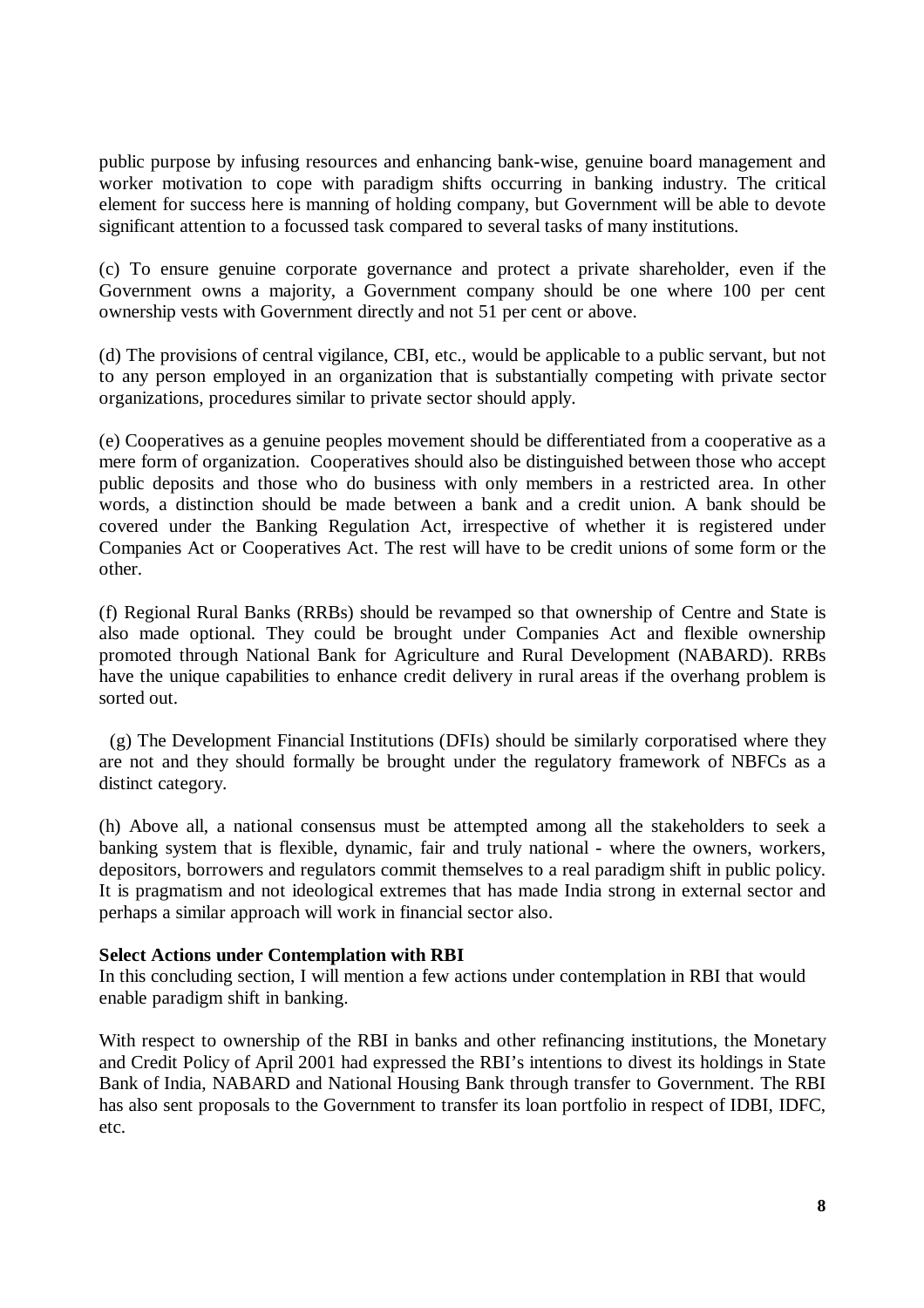I understand that you have had lively discussions on International Standards and Codes. As you are aware, a Standing Committee on International Standards and Codes was set up to benchmark Indian practices against international standards. The Standing Committee had set up ten advisory Groups in key areas of the financial sector. The Groups have completed their Reports, which are available on the RBI website. I would like to draw your attention to two reports which have a direct bearing on the banking system – Advisory Group on Banking Supervision (Chairman: Shri. M.S.Verma) and Advisory Group on Corporate Governance (Chairman: Dr.R.H.Patil). The Group on Corporate Governance emphasized the strengthening the rights of shareholders in banks and financial institutions, appointment of risk management committees, withdrawal of special status of Government directors, withdrawal of RBI Directors and improvement in regard to disclosure of information. The Group on Banking Supervision recommended on issues such as independence of supervisor, capital adequacy, management of credit risk, connected lending, functioning of Board of Directors etc.

Currently, the Standing Committee is in the process of consolidating the reports of the ten Advisory Groups and identifying the legal, procedural and policy changes required in implementing the recommendations. A number of recommendations would need amendments to the Banking Regulation Act, Companies Act, RBI Act, etc. Following the Finance Minister's Budget speech last year, the RBI had already indicated a number of legal changes that would be required to give more flexibility to monetary policy. In the financial markets, the Government Securities Bill is at the final stages of consideration. A Working Group in the RBI has already proposed a draft bill on securitisation, to Government.

An important issue in regard to banks' operational area relates to the sharing of credit information. Currently, banks are sharing information on an informal basis. However, the RBI has been collecting and disseminating information on the list of suit filed defaulters, including wilful defaulters. Formalising the system of sharing information would require amendment to secrecy laws. In order to overcome this aspect in the short run, pending legislative amendment, the RBI has constituted a Working Group to operationalise the process of collection and dissemination of data on credit information by the Credit Information Bureau. The Group is also considering the suggestion given by bankers that information regarding the defaults of State Governments be collected and widely circulated and published.

Yet another area critical for financial stability relates to several international initiatives were undertaken over the last couple of years with the goal of maintaining financial stability by strengthening the financial infrastructure. The RBI and SEBI were members of one such Task Force on Securities Settlement Systems constituted by Bank for International Settlements. The report has since been finalised and released by BIS. An Expert Group is being set up by the RBI to examine the adherence to the recommendations in regard to Government securities market in important areas such as legal risk, pre-settlement risk and settlement risk.

Efficient payment system is also very critical to meet the new challenges. The RBI has been engaged in the design and development of the payment system in India as part of the financial sector reforms. The broad objective of this process is to ensure the setting up of a robust, efficient, secure and integrated payment and settlement system for the country. The